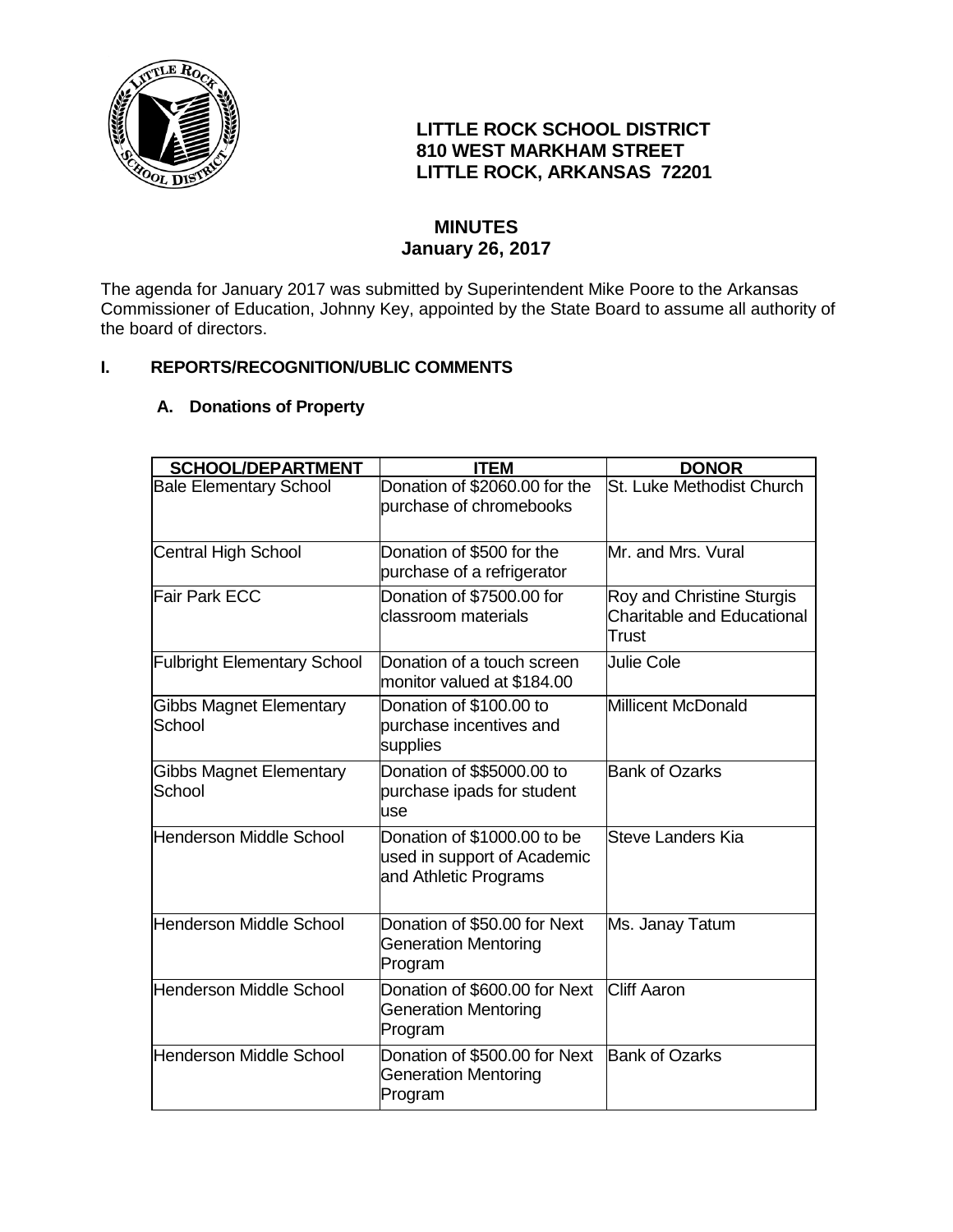#### **Board Meeting**

#### **January 26, 2017 Page 2**

| Henderson Middle School                                   | Donation of \$100.00 for Next Ms. Gwen Marshall<br><b>Generation Mentoring</b><br>Program                     |                                                          |
|-----------------------------------------------------------|---------------------------------------------------------------------------------------------------------------|----------------------------------------------------------|
| Henderson Middle School                                   | Donation of 45.00 for Next<br><b>Generation Mentoring</b><br>Program                                          | Ms. Teretha Kelly                                        |
| Henderson Middle School                                   | Donation of \$200.00 for Next<br><b>Generation Mentoring</b><br>Program                                       | Mr. Khayyam Eddings                                      |
| Mabelvale Elementary School Donation of 28 bicycles and   | helmets valued at \$3500.00<br>for use during 21st CCLC after<br>school program                               | Major Taylor Cycling Club<br>of Little Rock              |
| Mabelvale Elementary School Donation of \$1795.00 for the | purchase of an ice machine                                                                                    | New Beginnings Behavioral<br><b>Health Services, LLC</b> |
| <b>Roberts Elementary School</b>                          | Donation of free car washes<br>for staff valued at \$2000.00                                                  | John Aaron Rees, Jr.                                     |
| <b>Roberts Elementary School</b>                          | Donation of \$50.00 toward<br>lunch fund                                                                      | Dr. Bishawn Morris                                       |
| <b>Health Services</b>                                    | Donation of 51 Epipen 2- pak<br>units and 29 Epipen Jr. 2-pak<br>units valued at<br>\$77200.00                | Bioridge Pharma                                          |
| Superintendent's Office                                   | Donation of \$3000.00 for<br><b>LRSD Top Scholars</b><br>Reception                                            | Stephens Inc.                                            |
| Superintendent's Office                                   | Donation of \$500.00 for LRSD Gadberry Financial Group<br><b>Bright Futures Kick- off</b><br><b>Breakfast</b> |                                                          |
| Superintendent's Office                                   | Donation of \$500.00 for LRSD Bank of America<br><b>Bright Futures Kick- off</b><br><b>Breakfast</b>          |                                                          |
| Superintendent's Office                                   | Donation of \$500.00 for LRSD Centennial Bank<br><b>Bright Futures Kick- off</b><br><b>Breakfast</b>          |                                                          |
| Superintendent's Office                                   | Donation of \$500.00 for LRSD Bank of the Ozarks<br><b>Bright Futures Kick- off</b><br><b>Breakfast</b>       |                                                          |

## **II. REPORTS AND COMMUNICATIONS**

## **A. Bright Futures MOU**

The Little Rock School District (LRSD), Goodwill Industries and the City of Little Rock decided to team with Bright Futures USA to meet the immediate material/financial needs of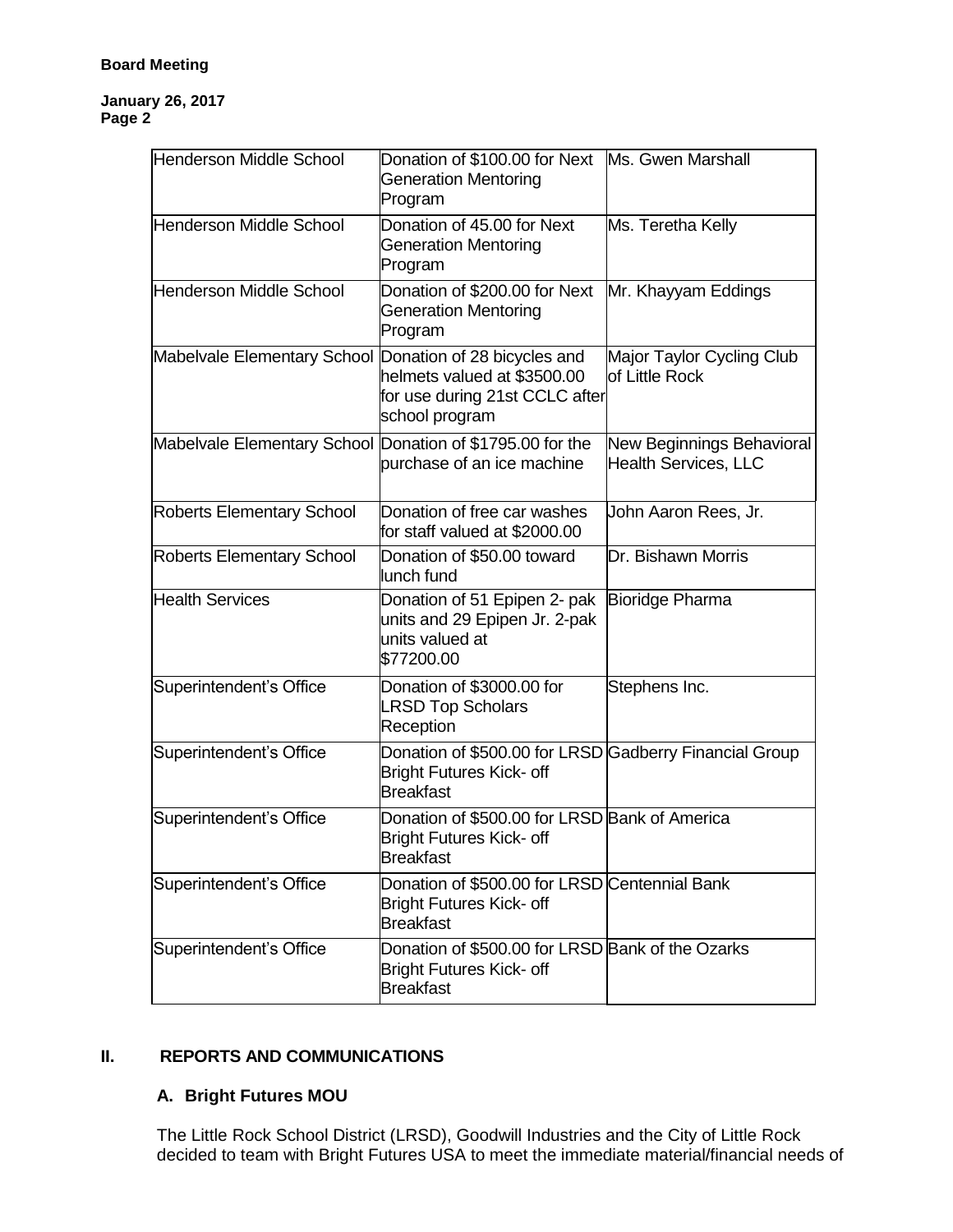**January 26, 2017 Page 3**

> students/families in Central Arkansas. The goal of this partnership is to meet the identified basic need(s) of students/families within 24 hours (by working with the business community, faith based organizations, human services agencies, etc.). A Memorandum of Understanding was submitted for between LRSD and Bright Futures USA.

The agreement was **approved**.

## **III. CONSENT ITEMS**

## **B. Minutes**

Minutes from the meetings dated December 15, 2016 were submitted and **approved** as written.

## **IV. ADMINISTRATION**

#### **A. Proposal for Flexible A/B Block Schedule at High Schools**

The Little Rock School District requests permission from the Arkansas Commissioner of Education to implement flexible block schedules to meet the program requirements of each of the above listed schools effective for the 2017-18 school year.

The item was **approved** with the following exception: "Tabled for Hall pending development of School of Innovation plan."

## **B. Executive Summary – Budget Reduction and Utilization Recommendations**

The Little Rock School District administration's recommendations for school utilization beginning in the 2017-18 school year. The budget reduction recommendations outlined in this Executive Summary are specifically for school utilization and for the ability of the school district to move forward with repurposing two campuses and closing two others. The savings associated with these recommendations total \$3,825,000 to support an overall 2017-18 budget reduction of \$11,645,197.

The item was **approved** as submitted.

## **V. HUMAN RESOURCES**

#### **A. Personnel Changes**

Routine personnel changes were included in the agenda. All personnel changes were **approved** as submitted.

#### **B. Student Calendar 2017-2018**

## **VI. FINANCE & SUPPORT SERVICES**